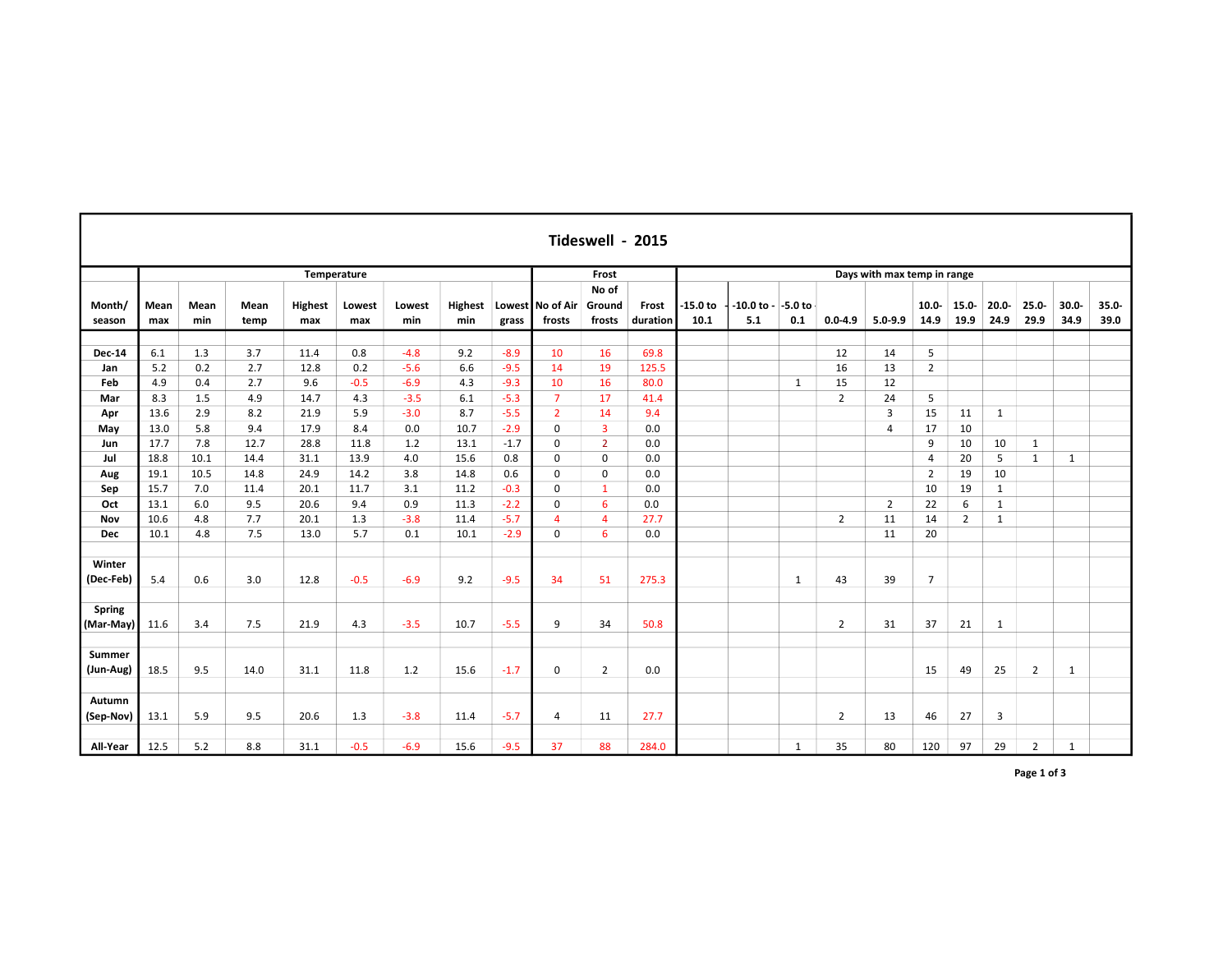|                            | Tideswell - 2015         |                       |                                            |                                              |                |                           |                          |                       |              |                        |                        |                |                |             |                |  |  |
|----------------------------|--------------------------|-----------------------|--------------------------------------------|----------------------------------------------|----------------|---------------------------|--------------------------|-----------------------|--------------|------------------------|------------------------|----------------|----------------|-------------|----------------|--|--|
|                            |                          |                       | Rain                                       |                                              |                |                           | Snow/sleet               |                       |              | Sunshine               |                        | Pressure       |                | Days with   |                |  |  |
| Month/<br>season           | <b>Total</b><br>rainfall | Wettest<br>$(09-09z)$ | Rain days<br>(0.1 <sub>mm</sub> )<br>more) | Wet days<br>(1.0 <sub>mm</sub> )<br>or more) | <b>Falling</b> | $50%+$<br>lying at<br>09z | <b>Deepest</b><br>at 09z | Eden<br>snow<br>index | <b>Total</b> | <b>Sunniest</b><br>day | Days<br>with<br>no sun | Mean at<br>09z | <b>Thunder</b> | Hail        | Fog at<br>09z  |  |  |
| <b>Dec-14</b>              | 185.1                    | 25.9                  | 25                                         | 21                                           | 14             | 8                         | 23                       | 79                    | 42.6         | 5.6                    | 8                      | 1016.6         | $\mathbf{1}$   | 6           | 0              |  |  |
| Jan                        | 146.4                    | 28.4                  | 26                                         | 23                                           | 18             | 13                        | 29                       | 133                   | 40.4         | 5.7                    | $\overline{7}$         | 1010.5         | $\mathbf{1}$   | 6           | $\overline{2}$ |  |  |
| Feb                        | 64.5                     | 15.5                  | 18                                         | 15                                           | 6              | 10                        | 20                       | 134                   | 47.1         | 7.5                    | 10                     | 1015.6         | $\mathbf 0$    | 4           | 3              |  |  |
| Mar                        | 111.0                    | 33.5                  | 19                                         | 15                                           | 8              | $\mathbf{1}$              | $\overline{2}$           | $\overline{2}$        | 70.2         | 8.5                    | 4                      | 1019.0         | 0              | 6           | 0              |  |  |
| Apr                        | 43.6                     | 10.2                  | 12                                         | 11                                           | 6              | $\mathbf{0}$              | $\mathbf 0$              | 0                     | 157.4        | 12.5                   | $\mathbf{1}$           | 1020.9         | 0              | 4           | 0              |  |  |
| May                        | 151.6                    | 26.2                  | 21                                         | 14                                           | $\mathbf{1}$   | $\mathbf{0}$              | $\mathbf 0$              | 0                     | 75.8         | 9.1                    | $\overline{2}$         | 1012.2         | $\Omega$       | 3           | 0              |  |  |
| Jun                        | 79.4                     | 27.9                  | 13                                         | 10                                           | $\mathbf 0$    | $\mathbf{0}$              | $\mathbf 0$              | 0                     | 136.0        | 13.9                   | $\overline{2}$         | 1018.6         | $\mathbf 0$    | $\Omega$    | 0              |  |  |
| Jul                        | 43.2                     | 14.7                  | 11                                         | 9                                            | $\mathbf 0$    | $\mathbf 0$               | $\mathbf 0$              | 0                     | 109.7        | 10.0                   | $\overline{2}$         | 1012.1         | $\overline{4}$ | $\Omega$    | 0              |  |  |
| Aug                        | 112.5                    | 37.6                  | 12                                         | 11                                           | $\mathbf 0$    | $\Omega$                  | $\mathbf 0$              | $\mathbf 0$           | 93.2         | 8.1                    | $\overline{2}$         | 1013.0         | 3              | $\Omega$    | 0              |  |  |
| Sep                        | 21.3                     | 1.8                   | 18                                         | 10                                           | $\mathbf 0$    | $\mathbf 0$               | $\mathbf 0$              | 0                     | 106.2        | 7.2                    | $\mathbf{1}$           | 1017.1         | $\mathbf 0$    | $\Omega$    | $\mathbf{1}$   |  |  |
| Oct                        | 73.2                     | 13.2                  | 17                                         | 10                                           | $\mathbf 0$    | $\mathbf 0$               | $\mathbf 0$              | 0                     | 50.4         | 5.2                    | 10                     | 1017.8         | 0              | $\Omega$    | 3              |  |  |
| Nov                        | 217.4                    | 29.2                  | 29                                         | 23                                           | 4              | $\overline{2}$            | $\overline{2}$           | 4                     | 35.2         | 7.4                    | 11                     | 1012.1         | $\mathbf 0$    | 4           | 3              |  |  |
| <b>Dec</b>                 | 170.6                    | 30.8                  | 29                                         | 23                                           | $\mathbf{1}$   | $\mathbf 0$               | $\mathbf 0$              | 0                     | 26.5         | 5.4                    | 16                     | 1013.1         | 0              | $\Omega$    | $\overline{2}$ |  |  |
| Winter                     |                          |                       |                                            |                                              |                |                           |                          |                       |              |                        |                        |                |                |             |                |  |  |
| (Dec-Feb)                  | 396.0                    | 28.4                  | 69                                         | 59                                           | 38             | 31                        | 29                       | 346                   | 130.1        | 7.5                    | 25                     | 1014.2         | $\overline{2}$ | 16          | 5              |  |  |
| <b>Spring</b><br>(Mar-May) | 306.2                    | 33.5                  | 52                                         | 40                                           | 15             | $\mathbf{1}$              | $\overline{2}$           | $\overline{2}$        | 303.4        | 12.5                   | $\overline{7}$         | 1017.4         | 0              | 13          | 0              |  |  |
| Summer                     |                          |                       |                                            |                                              |                |                           |                          |                       |              |                        |                        |                |                |             |                |  |  |
| (Jun-Aug)                  | 235.1                    | 37.6                  | 36                                         | 30                                           |                |                           |                          |                       | 338.9        | 13.9                   | 6                      | 1014.6         | $\overline{7}$ | $\mathbf 0$ | 0              |  |  |
| Autumn<br>(Sep-Nov)        | 311.9                    | 29.2                  | 64                                         | 43                                           | 4              | $\overline{2}$            | $\overline{2}$           | 4                     | 191.8        | 7.4                    | 22                     | 1015.7         | 0              | 4           | $\overline{7}$ |  |  |
| All-Year                   | 1234.7                   | 37.6                  | 225                                        | 174                                          | 44             | 26                        | 29                       | 273                   | 948.1        | 13.9                   | 68                     | 1015.2         | 8              | 27          | 14             |  |  |

 $\overline{\phantom{a}}$ 

Page 2 of 3